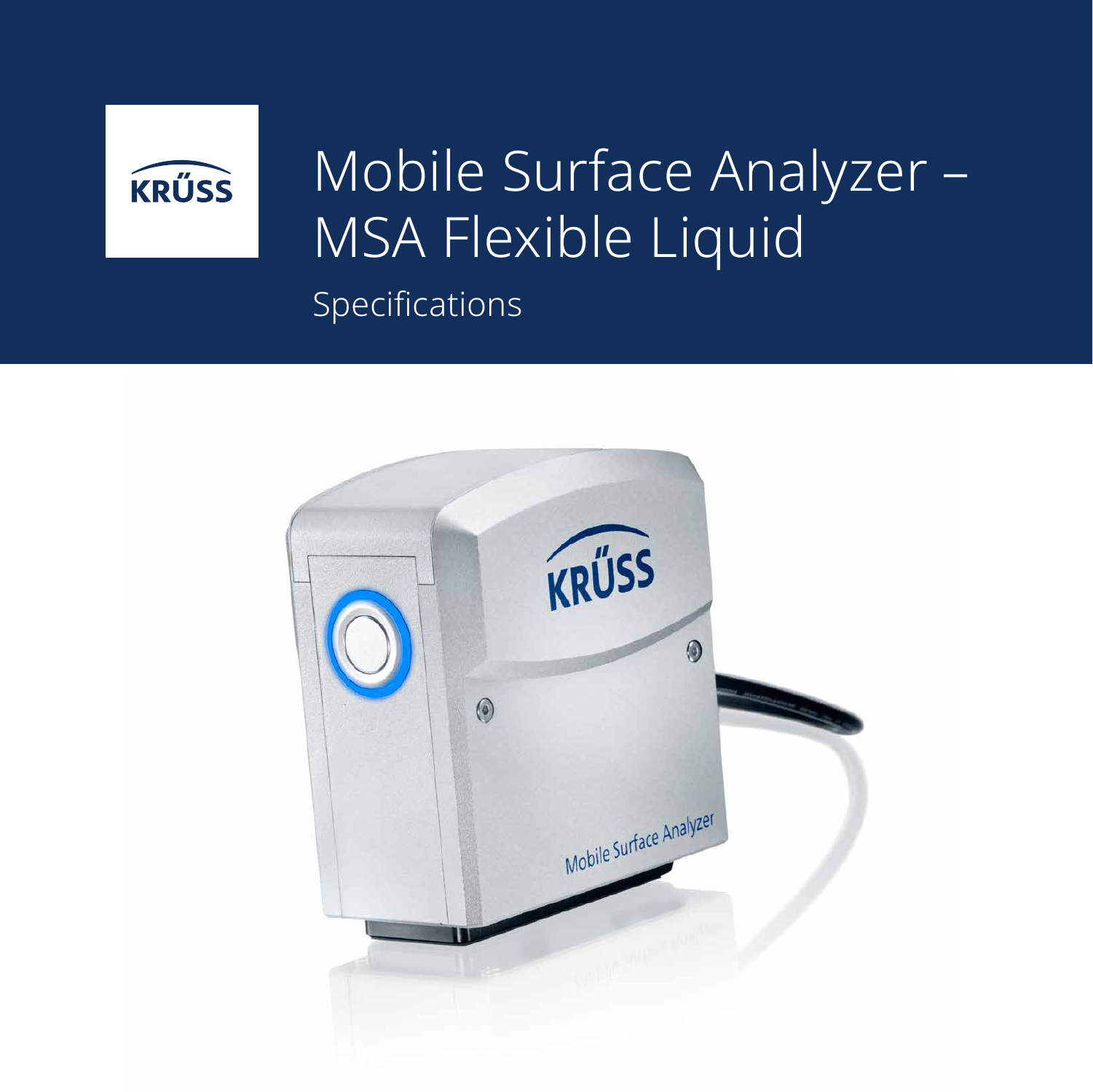| <b>Product group specifications</b>                                    | <b>MSA Flexible Liquid</b>                                                                                            |
|------------------------------------------------------------------------|-----------------------------------------------------------------------------------------------------------------------|
| Camera system                                                          |                                                                                                                       |
| Connection<br>Performance                                              | <b>USB 3.0</b><br>10 fps at 1000 × 700 px                                                                             |
| <b>Optics</b>                                                          |                                                                                                                       |
| Focus<br>Zoom<br>View angle<br>Field of view<br>Resolution             | fixed focus<br>fixed focal length<br>$2^{\circ}$<br>$4.7$ mm $\times$ 3.3 mm<br>$5 \mu m$                             |
| <b>Illumination</b>                                                    |                                                                                                                       |
| Type<br>Wave length, dominant<br>Field of light                        | high power LED<br>468 nm<br>$5$ mm $\times$ 23 mm (H $\times$ D)                                                      |
| <b>Dosing system</b>                                                   |                                                                                                                       |
| Dosing<br>Drop deposition<br>Cartridge (volume)<br>Resolution<br>Speed | single direct dosing<br>software-controlled<br>disposable cartridge (1 mL)<br>$0.25$ $\mu$ L<br>$2.7$ µl/s - 100 µl/s |
| <b>Software</b>                                                        |                                                                                                                       |
| ADVANCE                                                                | contact angle<br>surface free energy of solids                                                                        |

| <b>Measurement specifications</b> | <b>MSA Flexible Liquid</b>                                     |  |
|-----------------------------------|----------------------------------------------------------------|--|
| Sessile drop                      |                                                                |  |
| Result                            | contact angle                                                  |  |
| Range <sup>1)</sup>               | 0 to 180°                                                      |  |
| Resolution <sup>1)</sup>          | $0.01^\circ$                                                   |  |
| Accuracy <sup>2)</sup>            | $0.8^\circ$                                                    |  |
| Models                            | conic section, polynomial, circle, Young-Laplace, height-width |  |
| Type                              | static                                                         |  |
| Surface free energy of solids     |                                                                |  |

Result **Models** 

surface free energy equation of state, Zisman, Fowkes, Wu, Owens-Wendt-Rabel-Kaelble, extended Fowkes, acid-base theory

1) software-based

2) instrument-based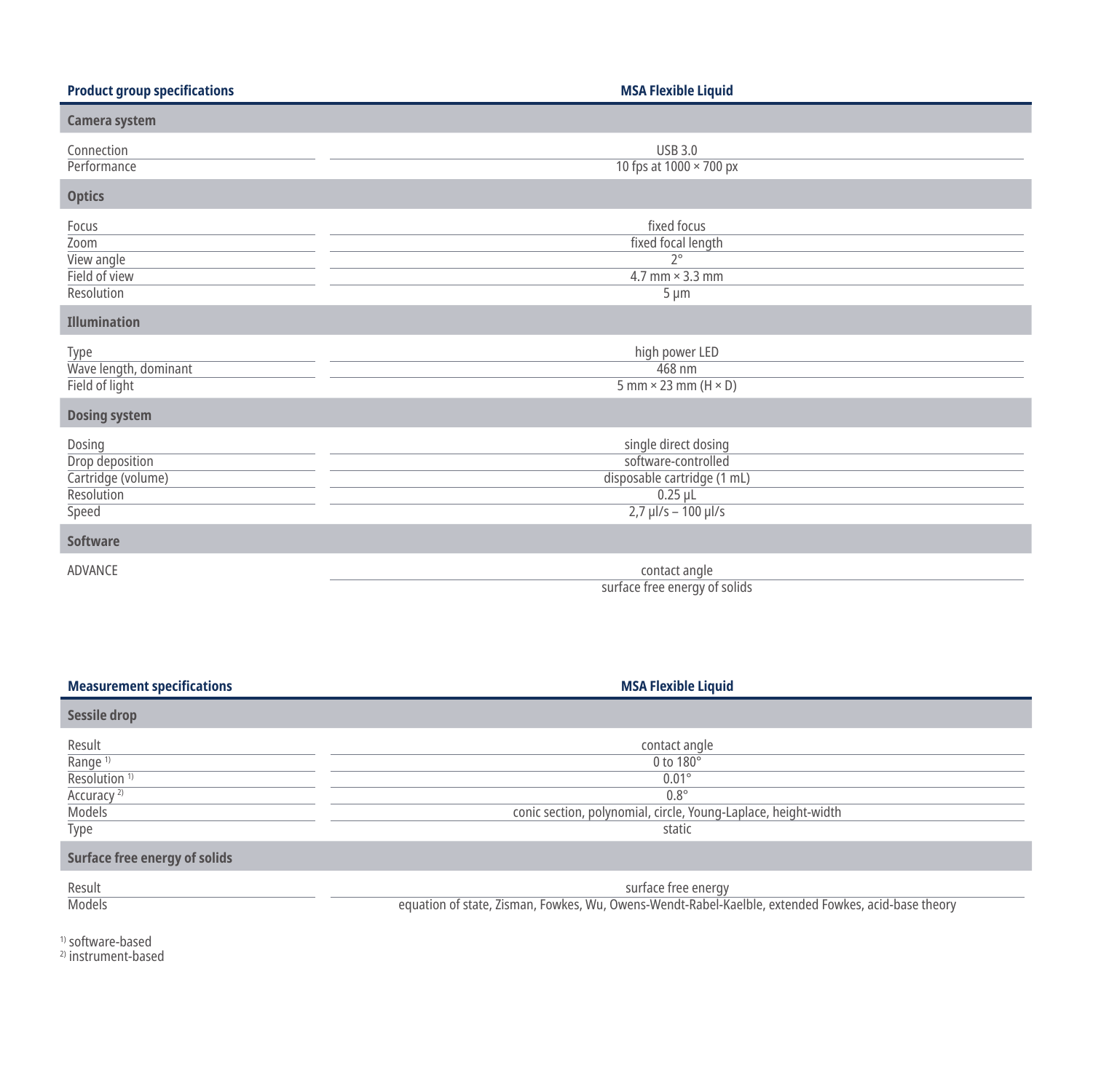| <b>General specifications</b>                       | <b>MSA Flexible Liquid</b>                                     |
|-----------------------------------------------------|----------------------------------------------------------------|
| <b>Sample dimensions</b>                            |                                                                |
| Maximum sample size                                 | $\infty \times \infty \times \infty$ (W $\times$ D $\times$ H) |
| <b>Housing and peripherals</b>                      |                                                                |
| Compartment                                         | aluminum                                                       |
| <b>Environment</b>                                  |                                                                |
| Operating temperature<br><b>Humidity</b>            | 10 °C to 40 °C<br>without condensation                         |
| <b>Instrument dimensions</b>                        |                                                                |
| Footprint<br>Height<br>Weight (without accessories) | 84 mm $\times$ 32 mm (W $\times$ D)<br>112 mm<br>$0.85$ kg     |
| <b>Power supply</b>                                 |                                                                |
| Voltage<br>Power consumption                        | 5 V<br>4.5W                                                    |
| <b>Interfaces</b>                                   |                                                                |
| PC                                                  | <b>USB 3.0</b>                                                 |